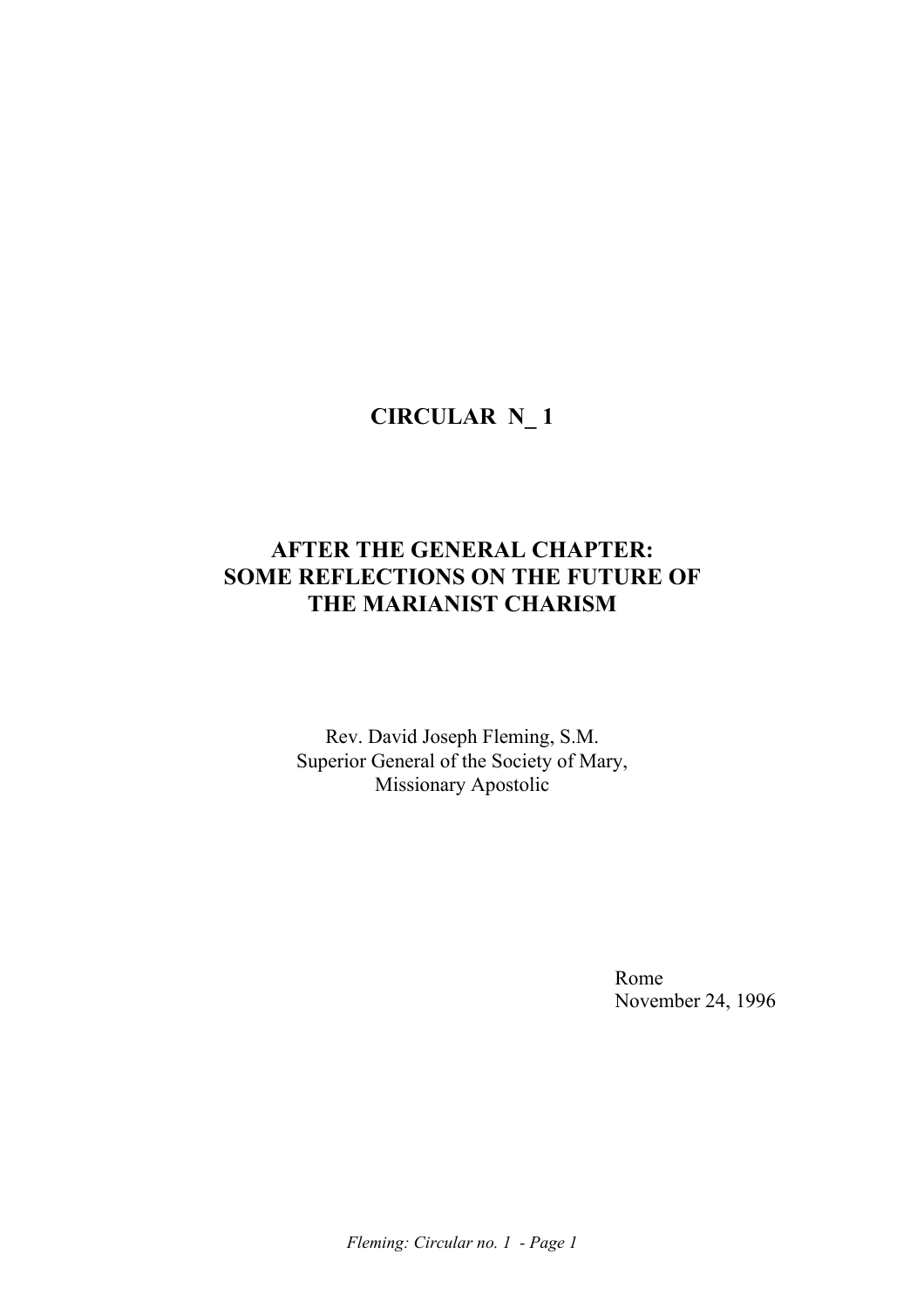DAVID JOSEPH FLEMING, S.M. Superior General of the Society of Mary, Missionary Apostolic, to all his fellow Marianists throughout the world.

### **AFTER THE GENERAL CHAPTER: SOME REFLECTIONS ON THE FUTURE OF THE MARIANIST CHARISM**

Dear Brothers:

These first months after our General Chapter have been ones of much reflection and activity for me. Many of you have sent warm messages of support and promises of prayers, for which I am deeply grateful. I have been privileged already to visit Marianists in a number of countries, to feel the good will and hope for the future among us. More and more I have become convinced that the guidelines of the Chapter, which most of you have received only recently, point us in the right direction for our future. The key points of the Chapter revitalization and restructuring, a genuine option for the poor and for peace and justice, close collaboration and solidarity within the Marianist Family, a new focus on religious vocations and good formation - these themes speak importantly and concretely to our reality in each of the thirty countries where we work, whether those countries are rich or poor, whether religious vocations are numerous or scarce, whether Catholic culture has long had great influence or the Church is a small and young minority.

The Chapter documents are quite clear in themselves. In this first circular, rather than comment directly on them, I would like to share a personal synthesis that has gradually emerged within me as I have tried to reflect on the thrusts of the Chapter and their application to our current reality. Each of us can appropriate for himself the calls of the Chapter within his own context. Our personal syntheses of these calls may be slightly different, but they can all help us to look together in the same direction towards our common future. I hope my reflections will stimulate you to develop your own. The center of these reflections is a question that preoccupies all Marianists nowadays: what future lies ahead for us in our living of the Marianist charism?

I cannot claim any privileged vision about the future. But it is very important for all of us to have some sense of what God is about in our history, in order to direct our efforts so that we might collaborate, be co-creative in working out the future. Reinhold Niebuhr, a great Protestant theologian of our century, puts it this way: "Nothing that is worth doing can be achieved in our lifetime; therefore we must be saved by hope. Nothing which is true or beautiful or good makes complete sense in any immediate context of history; therefore we must be saved by faith. Nothing we do, however virtuous, can be accomplished alone; therefore we must be saved by love." So it is that faith, hope and love, those basic virtues of every Christian life, are linked to our vision about the future and about community.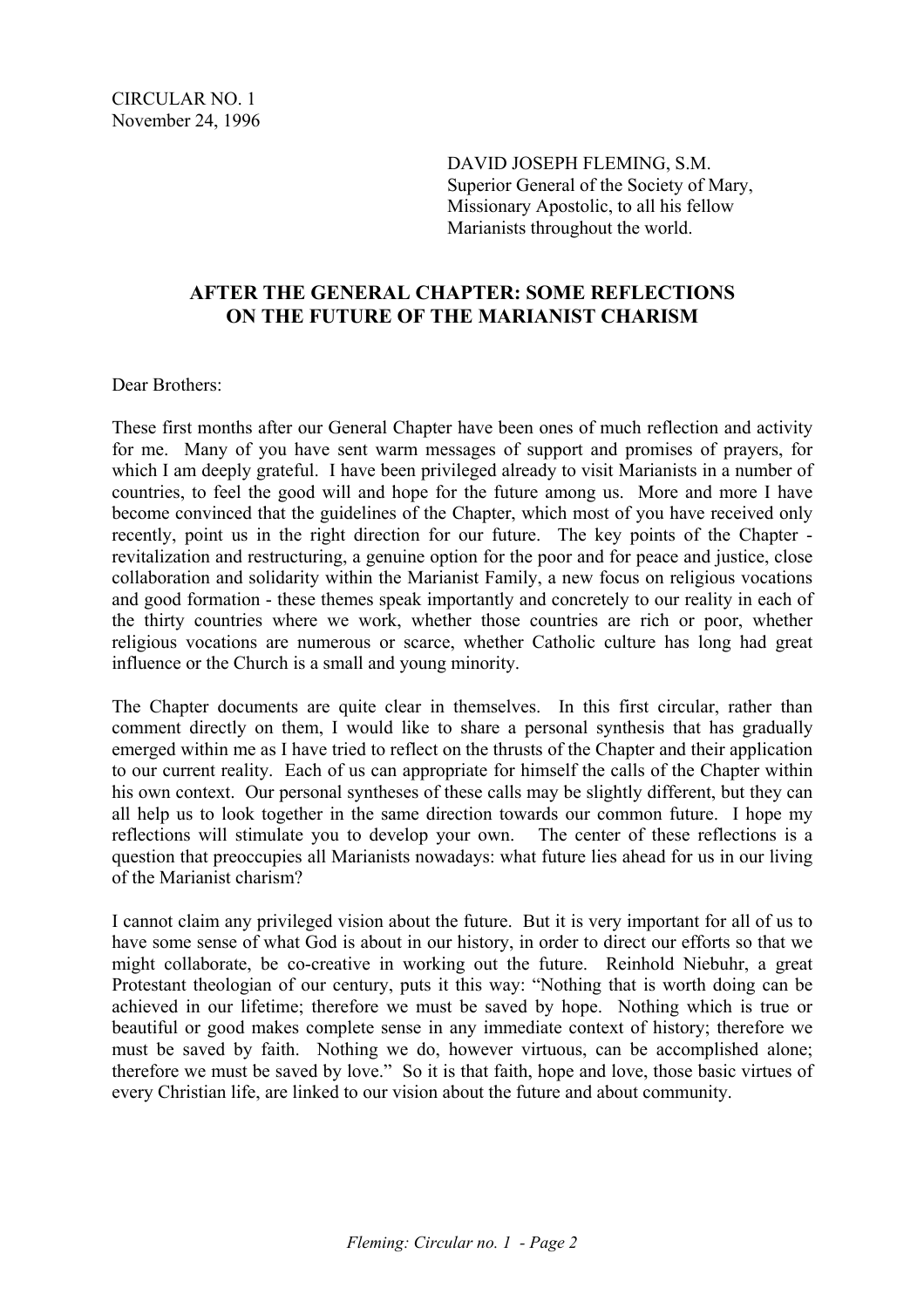#### **I. SEEDS OF THE FUTURE**

Normally the origins of any human community bear a stamp, like a genetic code, that permanently shapes its future. This is certainly true for our Marianist Family. We often say that Fr. Chaminade's times were very similar to ours. Let us look at some of the seeds of the future that were embedded in our beginnings.

1. Our Founder lived at a **moment of profound cultural change.** The *ancien régime* stood not only for a style in political life, but also for a culture rooted in the Middle Ages and earlier. It was a culture shaped by the interaction of the Greco-Roman world with the gospel message. A rejection of the political and social regime seemed to imply likewise the rejection of this culture and of the Church, the predominant cultural institution that passed on the tradition of previous centuries. Father Chaminade had evident sympathies with the traditional culture. Yet he also recognized the values of the new social and political style. He had no interest in a fanatical defense of the past. He did not hesitate even to wear the clothes of a citizen of the Revolution, to show his solidarity with the people of the new age!

His desire was to preserve the heritage of the faith in all its power and all its spirit; but he thought it possible to enrich this heritage by accepting insights from the new age. (Later on, during the Restoration, he paid a price for his desire to hold on to some traits of the Revolution's cultural advances, which were no longer in fashion after 1815: liberty, equality, fraternity - values deeply congruent with the message of Jesus, even though not exactly traditional - did not have many defenders, at least not within the Church, during the Restoration!) Father Chaminade fought to preserve what he judged to be the positive outcomes of the Revolution. His foundations, future-oriented, tried to integrate these positive outcomes of cultural change. So it was that the Founder could not feel at home in any party or group, could not opt unambiguously for either tradition or modernity.

We also exist at a time of cultural change - no doubt the greatest change in history since the Founder's time (many would say that today's cultural change is still deeper than that of the Napoleonic era). We too have a rich heritage - a Catholic and Marianist culture - but it is difficult to preserve this culture in a period that often seems anarchical, a confused time characterized more by rejection, universal criticism and skepticism, systematic doubt, than by any desire for definition, commitment or the achievement of definite values. We are ready to criticize everything, but we do not know where we want to go or what is the necessary basis for progress. Today even liberty, equality and fraternity do not inspire universal agreement. So it is that our era, sometimes called "the end of the modern world," extends and in a way concludes the trends of the Founder's time. He played a role in the first act of an historical drama, while we are perhaps taking our part in the last act, but the *dénouement*, the resolution of the conflict, is still unclear.

We face a variety of dangers: pure skepticism, loss of faith, paralysis of action, even hopelessness. We must ask ourselves: what options are we taking in the face of cultural change in our time? How do we foresee the future? Are we satisfied with merely being critics and commentators? Do we believe in a future that is God's plan? Are we following the stance of our Founder?

2. Another historical parallel: we often experience **polarization**, so much so that neither traditionalists nor innovators are much inclined to peaceable and courteous dialogue or to any synthesis of old and new. Father Chaminade also lived in a polarized Church that had great difficulty with dialogue. Even the hierarchy of his time was split between those who had gone along with the Civil Constitution of the Clergy and those who had rejected it; between those who wanted to restore the *ancien régime* and Gallicanism in all their details and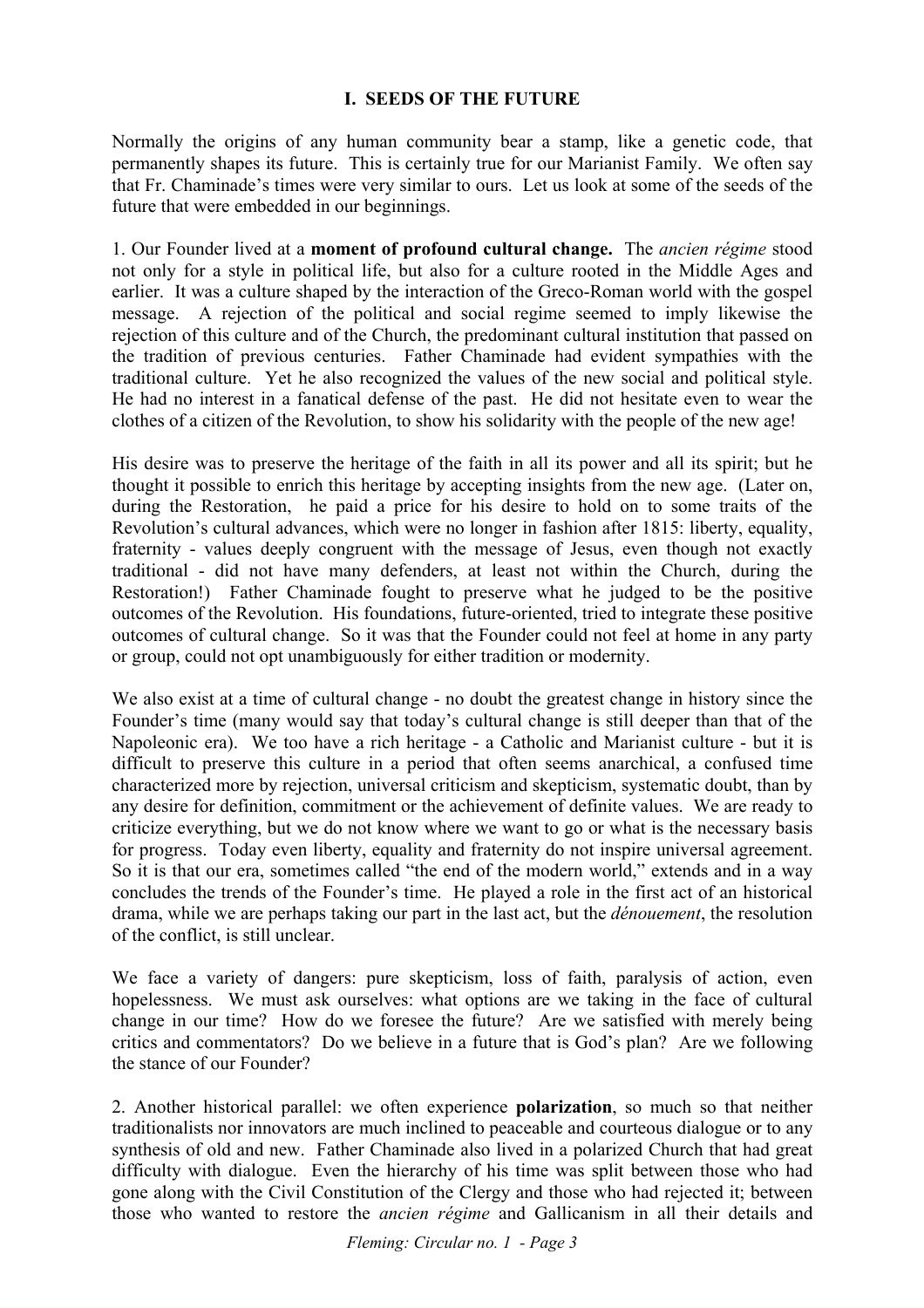especially all their privileges (an aristocratic and fairly autonomous Church) , and those who stressed total dependency on the Holy See (no doubt such dependency then seemed much better than dependency on a changeable government that was usually ill-disposed to the faith). The history of the French Church of the period is full of extreme positions and conflicts.

An example well illustrates the similarity with our times. Shortly before his death, the late Cardinal Bernardin, Archbishop of Chicago, tried to launch a series of talks and meetings to foster moderate, peaceful and respectful dialogue on topics most in dispute in the Church of North America. Everyone knew that the Cardinal was suffering from an advanced case of cancer, and this project could well be his last contribution to the Church. Yet many still rejected his plea for dialogue. Some rejected it because they declared that there was no room for dialogue: one must simply submit to the decisions of authority. Others rejected it because they did not think moderate, peaceful, respectful dialogue was possible. It is sad to see on the one hand a tendency to fundamentalism and on the other an anarchy without much sense for pastoral needs or for history.

Father Chaminade would recognize such attitudes, which were typical of his time as well as ours. They would not surprise him. I believe he would take a dialogical stance, committed to the faith and the Church's overall good but also open to what he would call the "indications of Providence." We must ask ourselves what position we take in the face of tensions existing in today's Church.

3. The Founder lived in large measure in **a de-christianized setting.** This was what he meant by the "religious indifference" which was the target of all his apostolic efforts. It was an attitude that would perhaps today be called "secular humanism," an attitude that grants everyone the right to take up religious stances if they so desire, but refuses respect, influence, or support to any religious stance in social, professional, intellectual, political or economic life. This amounts to a privatization of religion, which means also a belittling of it. This attitude, the inheritance of the "Enlightenment," is still predominant in Europe and North America.

It is interesting to note that countries which did not experience the "Enlightenment"- those of the Southern and Eastern hemispheres - do not seem to suffer from so much religious indifference and privatization of the religious dimension. Nowadays people like ourselves, who are more interested in the religious dimension of our existence, often look to these "less" indifferent" countries for our inspiration, our theologies and our spiritualities.

Nevertheless we are subject everywhere and in great measure to the influence of this quasidominant culture of religious indifference. A kind of secularism, something much more than a healthy dose of secularization, threatens us all. This situation would perhaps not surprise our Founder; but he would emphasize the challenge to go deeper in the spirit of faith, even when we do not enjoy the cultural supports of an environment steeped in faith.

4. Despite religious indifference and a critical attitude toward the Church, the people around the Founder were often people **in search of transcendence.** They joined the Madeleine Sodality and other Christian movements because they were hungry and thirsty for the divine, looking for a spiritual identity that would give meaning to all the aspects of their lives. The rapid restoration of Christian life among many and the surprising flowering of holiness and

Christian idealism in the nineteenth century are due to this search for a transcendent meaning in life, for something to fill the vacuum of secular humanism. Evidently the same vacuum and the same search for transcendence also exist today; they explain the great deal of spiritual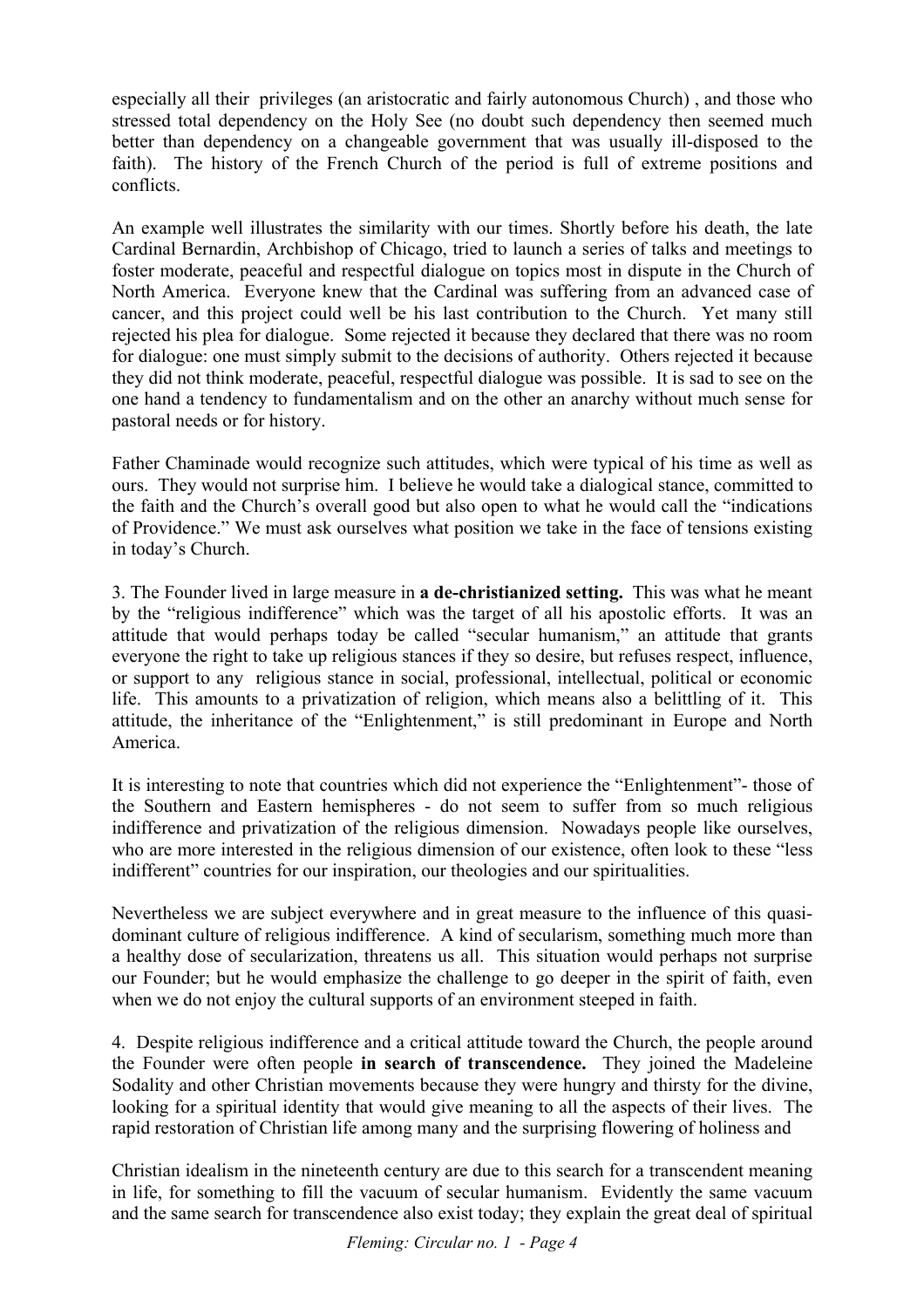energy we experience around us. Father Chaminade knew how to direct such energy, to respond in a meaningful way to the people of his time. What about us?

5. Father Chaminade lived at a time when **traditional structures of human community had begun to disintegrate**. Bordeaux at the beginning of the nineteenth century was a place typical of the first phase of the industrial revolution and the flight to the city. Traditional parishes, familiar styles of organizing the village, the work-place, and sometimes even the family, were hard put to respond to needs for community in this new world. Unless I am mistaken, this is the reason why the Founder never wanted to be a pastor or a bishop and remained for his entire life a bit on the fringes of normal institutionalized ecclesial life. Instead, he stressed new apostolic methods and new forms of community organization that would fit the new era.

We live in another phase of the industrial revolution (perhaps we could call it the "computer phase") and we understand very well, by our own experience, the human loneliness and the fragmentation of existence that characterizes urban complexes as diverse as Rome or Calcutta or New York - but that in our time reaches areas that are much smaller and more remote as well. We too need to find new forms of community life for mutual help and for the support of human and Christian values. Father Chaminade inspires us by his example and his insights.

6. Father Chaminade lived in an age of **new social and political consciousness**. Society in his day was reaching out to new forms of inclusiveness and heightening its desire for justice for all people. It has often been said that the French Revolution meant the rise to power of the middle class. Efforts to provide public services for everyone - education, medical care, transportation - have their origin for the most part in the Founder's generation. Representative democracy as we know it was an invention of his contemporaries. The ideal (still far from being realized) of fundamental respect for every human being without any slavery or any discrimination on the basis of race, color, wealth, or religion began to structure laws and social institutions in his time. While being critical of some aspects of the new social consciousness, Father Chaminade devoted his apostolic efforts to the realization of other aspects. He desired to create a more just future and a society that would be more equal and united. He directed energies by preference to situations where he thought societal change possible. What are the priorities that direct our energies?

7. No doubt we could lengthen the list of comparisons between the Founder's time and our own. But I would like to conclude with an aspect that has perhaps not been sufficiently studied. Father Chaminade lived in a time, like ours, of **great technological advances**, especially in the means of communication. The final years of his life coincided with the organization of the postal system on a national and even continental level and also with the opening of the first railroads. How much simpler his life would have been if, for his abundant and varied correspondence, he had been able to count on a safer, faster, cheaper mail system! How much more he could have traveled with his consciousness of being a "Missionary Apostolic" and his constantly growing and spreading foundations, if he had been able to count on an adequate system of transportation! If he had lived in our times, would he not have given an enthusiastic welcome to all the opportunities for spiritual and organizational animation offered by the Internet?

Many of you can add to this list of comparisons between Father Chaminade's time and ours. It seems to me that this list suggests many directions for reflection as we consider the future of our charism. But let us move on to a more systematic analysis.

## **II. PRINCIPAL ASPECTS OF OUR CHARISM**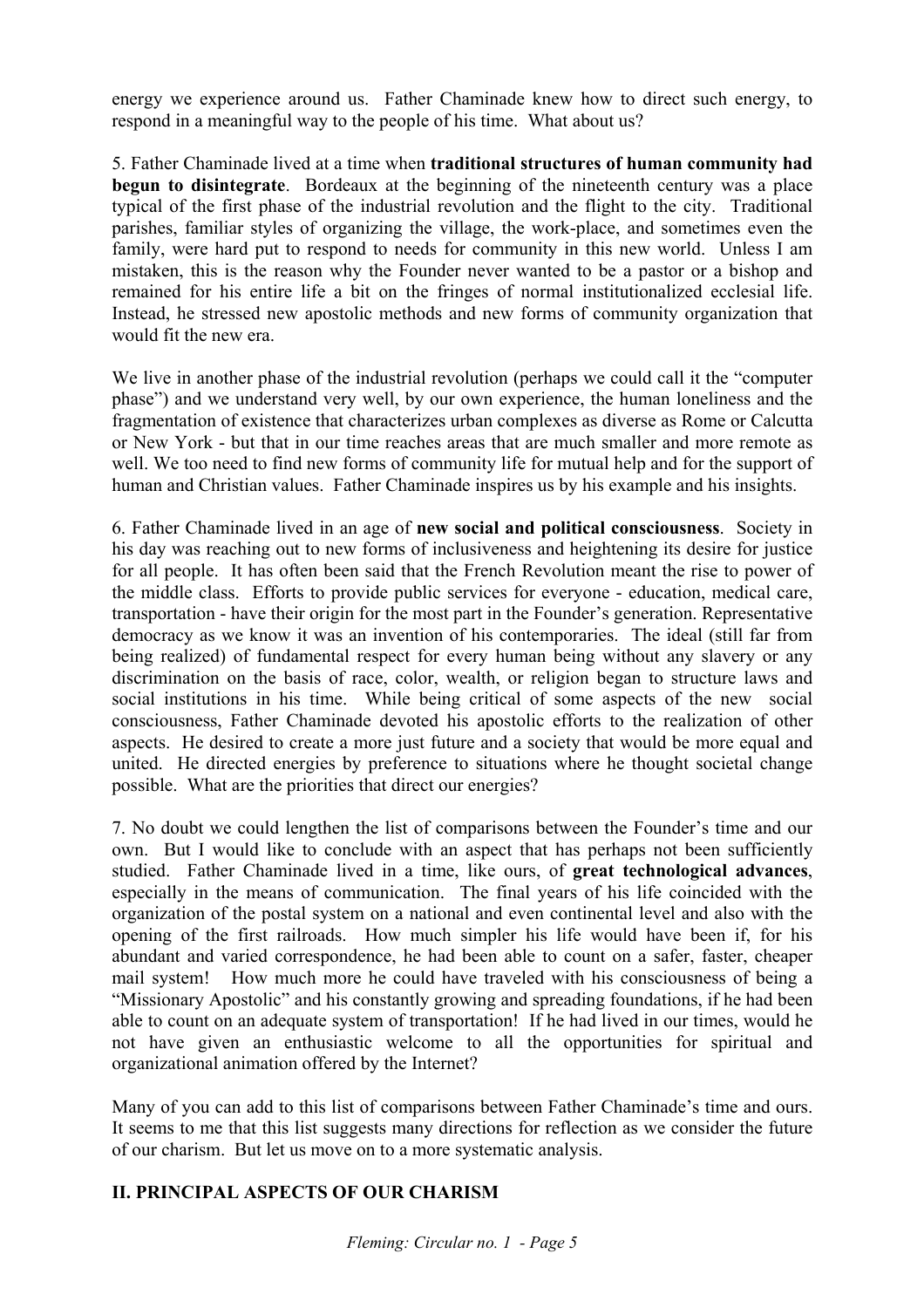Five key words can sum up the essence of the Marianist charism:

- faith
- mission
- community
- inclusivity (or the "mixed composition")
- Mary.

It seems evident that each of the realities denoted by these words well corresponds to one of the principal needs of our era, just as they corresponded to the needs of the early nineteenth century.

The Founder stressed **faith of the heart** - a deeply rooted and convinced faith, a faith that is thoughtful but not intellectualized, a faith that reaches far beyond a few pious practices and transforms the structures of daily life and the basic insights of the human spirit. This stress corresponds very well to the search for transcendence and the need, felt more and more urgently each day, for a contemplative dimension in our lives and an identity anchored in something that is firm and worthy of stable and lasting commitment.

**Mission** was the major motivation for Father Chaminade and his first disciples. For them the mission was something new: *Nova bella elegit Dominus.* The new era needed a response based on new methods and a new style of evangelization. They did not think that some of the traditional structures and methods were appropriate for the needs of their time. As for us today, we are constantly being called, even by the highest authorities in the Church, to a new evangelization, new in its motivation, new in its means, and especially new in its courage and boldness. We are called in a special way to develop a new synthesis of faith and culture and this implies an **enculturation** of the Gospel that is deeper and more far-reaching in all the many cultures of our world, even in those that have traditionally been thought of as "Christian." We are also called to a consistent and serious option for the poor, reaching out to the poor and marginalized of every kind, of every race and culture. We cannot just get on with what we formerly considered to be the Church's mission, without thoroughgoing changes of focus and courageous restructuring. The missionary spirituality of Father Chaminade continues to be the key motivation for our times as well.

It seems evident that the Founder's stress on **community, family spirit**, still responds, even more than formerly, to a deep longing of the modern world. The prologue of the Rule of Life puts it this way: *"Inspired by God's Spirit, Father Chaminade understood the rich creative possibilities of a Christian community for apostolic service. Such a community could bear the witness of a people of saints, showing that the gospel could still be lived in all the force of its letter and spirit. A Christian community could attract others by its very way of life and raise up new Christians and new missionaries, thus giving life in turn to other communities. A community could thus become the great means to re-Christianize the world" -* what today we call "the new evangelization." A dynamic community life takes us out of our isolation and, at least a little, out of our fearfulness. It gives us an identity and a sense of belonging. But even more, it empowers us to common and bold action against the dynamics of death and the urge to facile conformity that threaten us. Men and women in our time feel increasingly isolated and powerless, fragmented and weak in face of the all-engulfing waves of a consumerist welfare society. The creative potential of a faith community helps us find the hope and courage we need.

I have used the word **"ïnclusivity"** to express the Founder's insight that seeks to reproduce within the Marianist Family all the variety and wealth of experience that exists within the Church as a whole. He included in his foundations, from the beginning, women and men, religious and laypeople, people coming from all socioeconomic classes. The mixed composition of the Society of Mary is simply one interesting example of this "inclusive"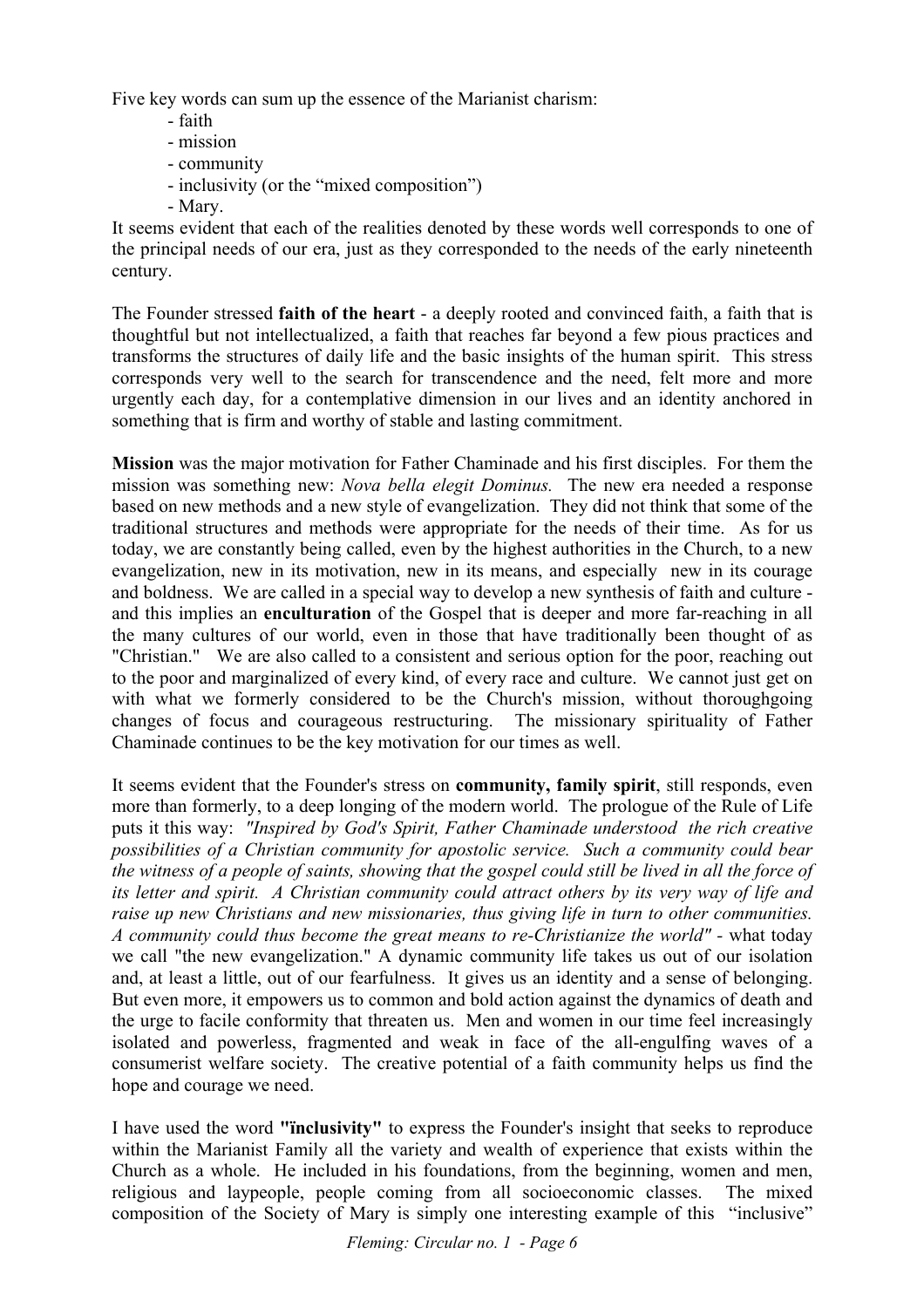tendency in the Marianist charism. I am convinced that this inclusivity offers us a breadth of vision (which means also a generosity and "catholicity" of vision) that is still not very common today. In our times this principle of inclusivity should prompt us to stretch the horizons of our Marianist Family to races and cultures that are marginalized in a world that is so dominated by a North Atlantic mentality - but for how much longer? Today we are particularly invited to solidarity and an inclusive attitude with those who have less voice and less power in society.

Finally, our Founder's focus on **Mary**, his conviction that the Woman Mary is the dynamic driving-force of modern history, seems to respond very well to the spiritual longings of our time. I partly understand the reticence about Mary that some may feel in reaction to an exaggeratedly sentimental style of piety and even more in reaction to a co-opting of the Virgin Mary for the purposes of certain ideologies and reactionary groups. But in spite of all this, Father Chaminade invites us to raise our eyes to this "Woman *par excellence,*" as he called her. Mary is the archetype of an attitude that is holistic, community-centered, welcoming, respectful of the earth and its inhabitants. She is a Mother who throbs with the dynamics of nature, receiving and nourishing life. She is a strong Woman in solidarity with the aspirations of a people that is poor, humiliated, and marginalized. Many think that the root of our cultural and spiritual problems is to be found in a masculine sort of aggressiveness, self-centered and self-assertive, thirsting for power. To counterbalance such tendencies, what spirituality could be better than one that is Marian and apostolic?

### **III. SOME CHALLENGES**

Thus it seems clear that we Marianists - religious men and women and laypeople - have a heritage that is well adapted to current-day human aspirations and to future thrusts that keep emerging with ever greater clarity . Our charism should have a great future.

But will it? Evidently the answer depends very much on us. Hence I would like to conclude by noting four challenges. It seems to me that we must necessarily face these challenges if our rich charism is to make its contribution to the future world that is already being formed.

1. First of all, we must **delve deeper into our roots**, deepen our personal and community acceptance of the charism. No matter how fine a charism may be, it has no value unless it is integrated in the life of concrete persons. Perhaps this point does not need much commentary. What is needed is to put it into practice. Sometimes the Marianist charism seems to interest us more as an object of analysis and discussion than as something we live in depth. The forces of the predominant culture around us are so strong that we easily fall into a lifestyle determined by them, and our spirituality can become only a thin veneer. We must ask the Lord for the grace to avoid this danger!

2. Secondly, we must open up to a **greater and more committed inclusivity.** We live out our charism within the Church for God's Kingdom. It is not something we preserve for a small group, an elite. Our charism is meant for all, and it should work together with all, be enriched by the gifts of all. We have in fact done a great deal in order to integrate women and men, laypeople and clergy, within our family. Of course there is still much to be done in these areas, but at least we are aware of them. I do not feel we have yet done enough to integrate a variety of cultures and mentalities and a variety of socioeconomic classes in our Marianist Family. The great majority of us are white people, Europeans or of European background. This allows us to understand one another rather well, to share more easily our aspirations and our difficulties. We must build on the strengths of our similar backgrounds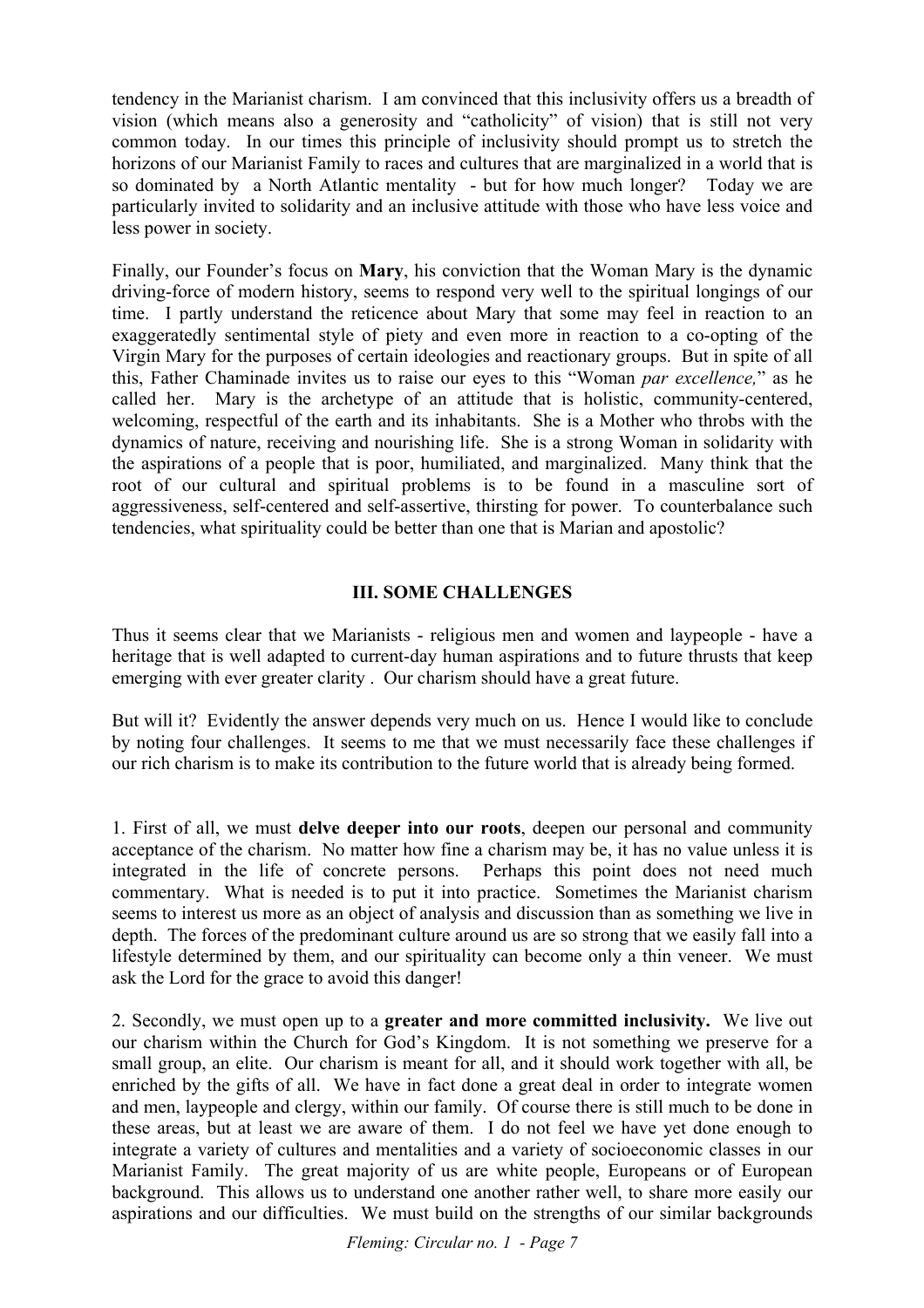and our socioeconomic status, for they represent positive values. But there are some important realms of experience from which we are excluded because we are part of the classes that are dominant in our time.

We have within our Family few people coming from other races and cultures, even when we exist in countries, like those in America, that have strong Christian minorities coming from these races and cultures. We can hope that the growing enculturation of Marianist life in Africa and Asia will help us broaden our cultural horizons, but we must also do whatever we can in order to come into more living contact with other cultural groups so that we can understand their aspirations and needs and respond to them.

Especially we need to make an effort in all countries to spread our Family among simple and poor people. Maybe the problem comes from the fact that we live out our charism in a way that is too intellectual, or maybe our customs are too middle-class, or maybe the needs of the poor are so immediate and concrete that they have no leisure for a more conscious pursuit of spirituality. But whatever the reason, even in countries where there are great numbers of poor people and where we have many contacts in friendship and solidarity with them, we do not easily succeed in creating Marianist Family groups among them. We need to rethink our charism and our way of living it so as to integrate their rich experience, their longings and their sense of building the future.

Another aspect of the challenge of inclusivity is the creation of models of closer collaboration between religious and lay members of the Marianist Family. We have made much progress, but much still remains to be done. We share our spirituality, our faith-life, with enthusiasm on the part of both groups. But we are just beginning to share a sense of mission. Lay Marianists sometimes are reticent because they do not easily see how to combine a commitment in mission with the responsibilities they have in their families and their professions, which are thought of as something "profane." Religious also are reticent because they are used to directing their apostolic works and do not know how far they should go in entrusting direction to others, how they can ensure the Marianist character of a work if it is not under the direction of a religious. These hesitations on both sides are normal, realistic and very understandable. But they should not keep us from moving ahead. Mission involves some works, but not only works. The future of our charism certainly involves a much more highly developed co-responsibility at all levels of the mission.

Can we also share community life? Community life is an integral part of the Marianist mission. But to what extent and in what ways can Marianist religious "live in community" with lay Marianists? There have been some valuable and interesting experiments, for example in the case of lay Marianist volunteers or in cases where religious and lay Marianists live close together in the same neighborhoods and meet several times a week for prayer and community sharing. Clearly, this is not easy and in many cases it will not be a good idea. But in other cases it offers new possibilities for enhancing mutual support and deepening spiritual formation. I think we should keep looking in this direction with the aim of strengthening that great Marianist community that was the vision of our Founders.

3. Thirdly, we must increase and improve our **option for the poor.** This is another topic that has been much talked about. We do not need to say much more, but rather to live it more consistently. That was the opinion of the recent General Chapter: few words, but more concrete action!

Despite the great deal that has been said, I do not think we have yet had great success in integrating the option for the poor into all our apostolic activity. In this area we experience much romanticism but also much defensiveness. We tend to classify the option for the poor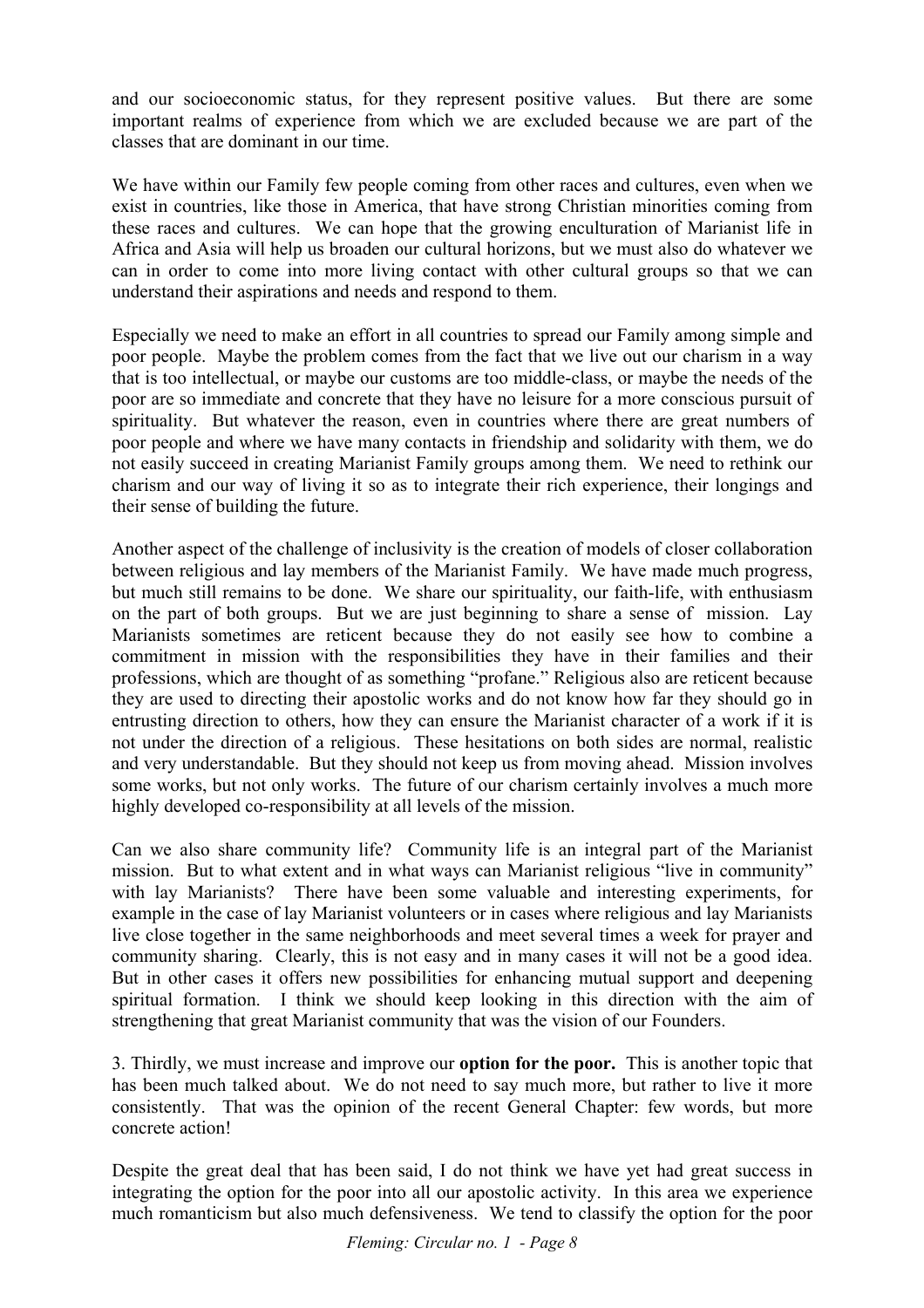as one Marianist work among many, one of our fields of action. And so we think there is an opposition between the option for the poor and the maintenance of our existing works. We do not realize in practice that the option for the poor implies before all else a change of mentality, a change in our social stance. It is possible to work among the poor like rich people, benevolently but paternalistically; it is also possible, and much more praiseworthy, to work among the rich like poor people, that is, in solidarity with the poor, carrying the cause of the poor and their well-founded aspirations in our hearts. It is perhaps not so important whether we work in social service or in education or in a parish, whether we work with the rich or the poor or the middle class. It is much more important to ask ourselves again and again what implications our work has for the needs of the poor. How can I commit myself in my concrete local situation to improve mentalities and hearts, motivate people, cooperate more fully in the creation of a just and equal society? If we seriously ask such questions, it is certain that some new works will be created. But existing works will also take up new thrusts and new outlooks. We still have much to do along these lines, so as to integrate the option for the poor into every Marianist work and into the heart of each individual Marianist apostle.

4. Finally, we need to **re-enforce the vitality of the religious branches** of our Family and rediscover their key role. It may seem paradoxical to talk of re-enforcing branches that have in fact lasted with the greatest continuity for almost two hundred years and that still hold a kind of "primacy" in the Marianist Family. It may also seem strange or inappropriate to talk about a key role for the religious branches when we sometimes still note here and there an exaggerated predominance on their part. But I am convinced that this is a very important challenge. It is evident that the religious branches of our Family are in trouble in Western countries. Religious vocations are lacking, despite all the efforts that have been made, and well made, in recent years for our renewal and for the deeper assimilation of our charism. Perhaps a day will come (soon, we hope) when the culture around us will once again foster vocations to the life of celibacy, poverty, and obedience. Perhaps we religious in the West will once again find a way to live out our religious life in a way that attracts many young people. Perhaps Christian parents (including lay Marianists) will once again rejoice when their son or daughter wants to join religious life. Perhaps ecclesial life in general will be purified so as to become again an object of idealism rather than skepticism among young people. But for the time being we exist in a slow and almost silent crisis in the countries of Europe and North America. Despite it all, we must do something.

Why must we do something? Because the religious branches have an irreplaceable role within the Marianist Family. Father Chaminade explained that he founded his religious congregations to be "people who never die" in order to maintain and spread the great Marianist Family. Nowadays we must insist that this does not mean that the religious should exercise power and dominance, but rather that they should be men and women who are expert in spiritual guidance so as to ensure depth and continuity in Marianist spirituality. Nowadays it is also evident that this role itself should not be reserved exclusively to the religious. But what is clear is that normally religious life prepares its members to be those guarantors of the spirit, those "specialists in transcendence" spoken of by the recent Synod on religious life. Without such guarantors and such specialists, many of whom are religious, we will certainly run the risk of no longer being what we are meant to be.

What must be done for vocations? Obviously we have to pray and work a great deal to promote religious life, especially among young people. This needs to be done not only by the religious themselves; all the members of the Marianist Family need to commit themselves to promote religious vocations. Without this commitment the future of the Marianist charism will perhaps be doubtful, certainly much poorer.